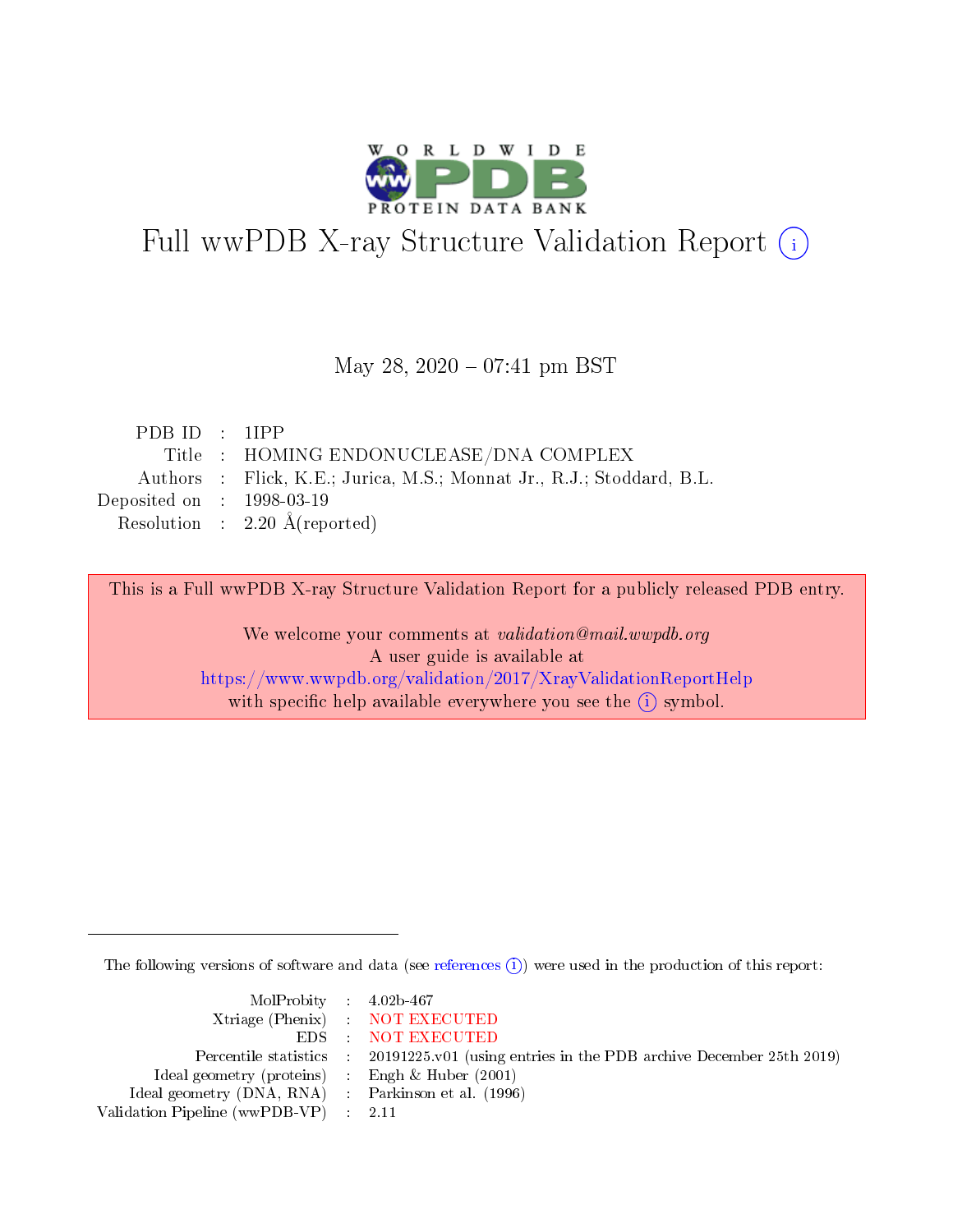# 1 [O](https://www.wwpdb.org/validation/2017/XrayValidationReportHelp#overall_quality)verall quality at a glance  $(i)$

The following experimental techniques were used to determine the structure: X-RAY DIFFRACTION

The reported resolution of this entry is 2.20 Å.

Percentile scores (ranging between 0-100) for global validation metrics of the entry are shown in the following graphic. The table shows the number of entries on which the scores are based.



| Metric.               | Whole archive       | Similar resolution                                 |  |  |
|-----------------------|---------------------|----------------------------------------------------|--|--|
|                       | (# $\rm{Entries}$ ) | $(\text{\#Entries, resolution range}(\text{\AA}))$ |  |  |
| Clashscore            | 141614              | $5594(2.20-2.20)$                                  |  |  |
| Ramachandran outliers | 138981              | $5503(2.20-2.20)$                                  |  |  |
| Sidechain outliers    | 138945              | $5504(2.20-2.20)$                                  |  |  |

The table below summarises the geometric issues observed across the polymeric chains and their fit to the electron density. The red, orange, yellow and green segments on the lower bar indicate the fraction of residues that contain outliers for  $\geq=3$ , 2, 1 and 0 types of geometric quality criteria respectively. A grey segment represents the fraction of residues that are not modelled. The numeric value for each fraction is indicated below the corresponding segment, with a dot representing fractions  $\epsilon = 5\%$ 

Note EDS was not executed.

| Mol |                    | $\boxed{\text{Chain}}$ Length | Quality of chain |            |     |  |
|-----|--------------------|-------------------------------|------------------|------------|-----|--|
|     | $\curvearrowright$ | 21                            | 24%              | 62%        | 14% |  |
|     |                    | 21                            | 43%              | 52%        | 5%  |  |
| ച   | А                  | 163                           |                  | 59%<br>34% | 7%  |  |
| ച   | R                  | 163                           | 51%<br>42%       |            | 7%  |  |

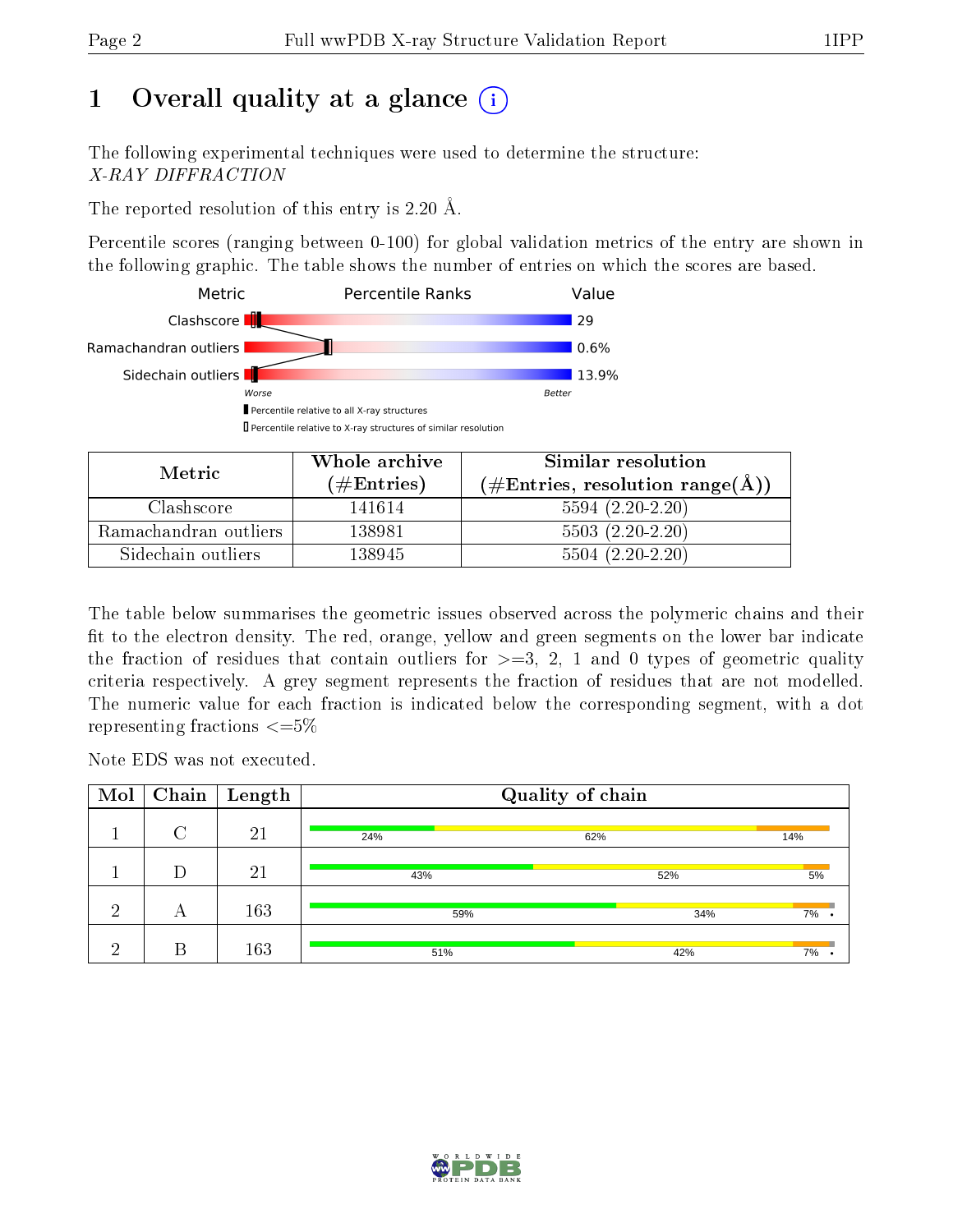# 2 Entry composition (i)

There are 5 unique types of molecules in this entry. The entry contains 3897 atoms, of which 0 are hydrogens and 0 are deuteriums.

In the tables below, the ZeroOcc column contains the number of atoms modelled with zero occupancy, the AltConf column contains the number of residues with at least one atom in alternate conformation and the Trace column contains the number of residues modelled with at most 2 atoms.

 Molecule 1 is a DNA chain called DNA (5'-D(\*TP\*TP\*GP\*AP\*CP\*TP\*CP\*TP\*CP\*TP\*  $TP^*AP^*AP^*GP^*AP^*GP^*AP^*GP^*TP^*CP^*A)^-3$ ').

| Mol |  | $\vert$ Chain $\vert$ Residues | Atoms       |             |            |            |           | $\text{ZeroOcc} \mid \text{AltConf} \mid \text{Trace}$ |  |
|-----|--|--------------------------------|-------------|-------------|------------|------------|-----------|--------------------------------------------------------|--|
|     |  | 21                             |             | Total C N O |            |            |           |                                                        |  |
|     |  |                                | 427         |             |            | 206 76 125 | $\sim$ 20 |                                                        |  |
|     |  | 21                             | Total C N O |             |            |            |           |                                                        |  |
|     |  | 497                            |             |             | 206 76 125 | - 20       |           |                                                        |  |

Molecule 2 is a protein called INTRON-ENCODED ENDONUCLEASE I-PPOI.

| Mol |  | Chain   Residues   | Atoms       |  |  |  |  | $\text{ZeroOcc}$   AltConf   Trace |  |
|-----|--|--------------------|-------------|--|--|--|--|------------------------------------|--|
|     |  | 162                | Total C N   |  |  |  |  |                                    |  |
|     |  | 1245 786 232 219 8 |             |  |  |  |  |                                    |  |
|     |  | 162                | Total C N O |  |  |  |  |                                    |  |
|     |  | 1245 786 232 219 8 |             |  |  |  |  |                                    |  |

Molecule 3 is CADMIUM ION (three-letter code: CD) (formula: Cd).

|  | Mol   Chain   Residues | Atoms    | ZeroOcc   AltConf |  |
|--|------------------------|----------|-------------------|--|
|  |                        | Total Cd |                   |  |
|  |                        | Total Cd |                   |  |

• Molecule 4 is MAGNESIUM ION (three-letter code: MG) (formula: Mg).

|  | Mol   Chain   Residues | Atoms    | $ZeroOcc \   \$ AltConf |
|--|------------------------|----------|-------------------------|
|  |                        | Total Mg |                         |
|  |                        | Total Mg |                         |

• Molecule 5 is water.

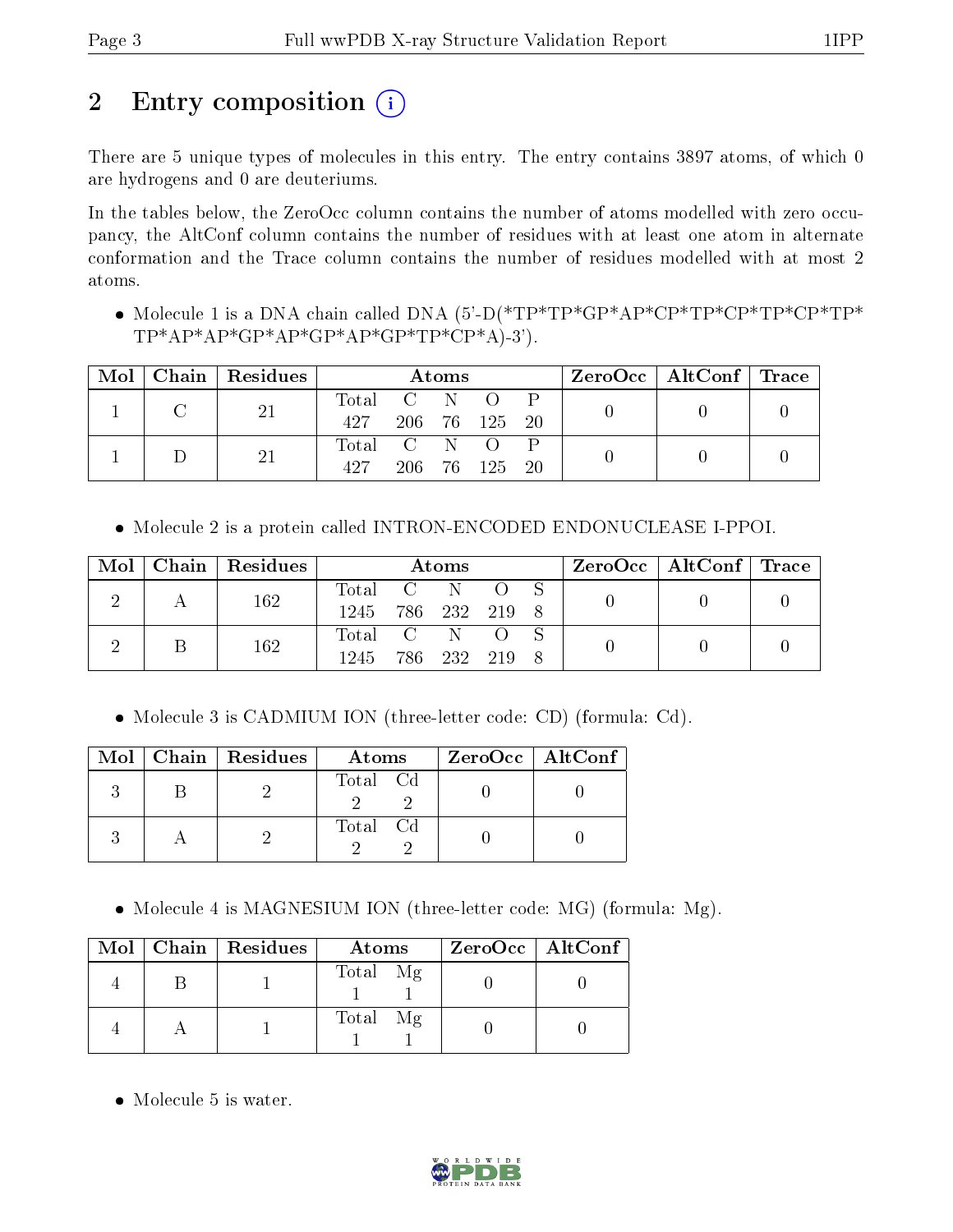| Mol | Chain  | Residues | Atoms                                   | ZeroOcc   AltConf |
|-----|--------|----------|-----------------------------------------|-------------------|
| 5   | $\cap$ | 73       | Total<br>$\left($<br>73<br>73           |                   |
| 5   | D      | 69       | Total<br>$\Omega$<br>69<br>69           |                   |
| 5   | А      | 202      | Total<br>$\Omega$<br>202<br>202         |                   |
| 5   | R      | 203      | Total<br>$\left( \right)$<br>203<br>203 |                   |

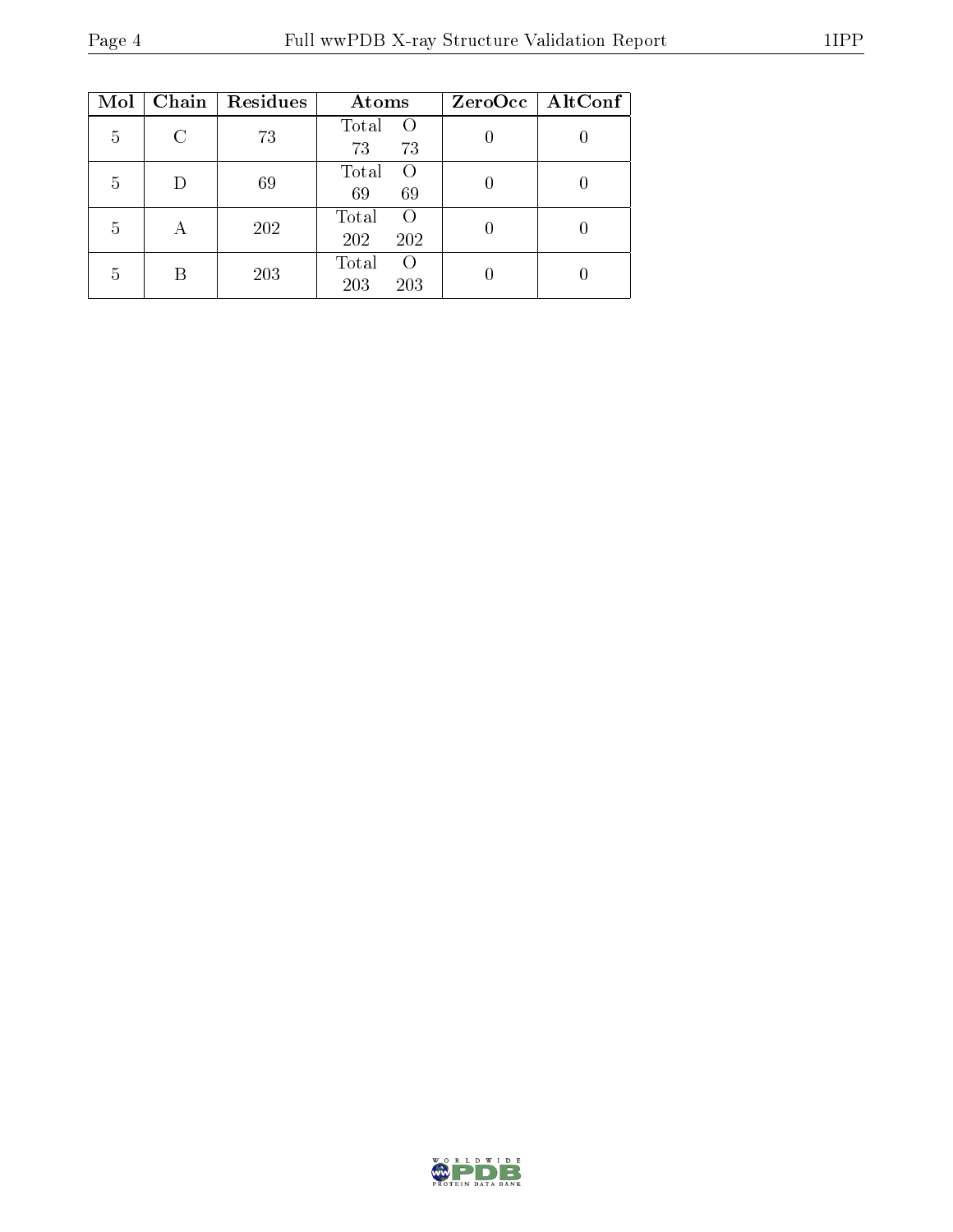# 3 Residue-property plots  $(i)$

These plots are drawn for all protein, RNA and DNA chains in the entry. The first graphic for a chain summarises the proportions of the various outlier classes displayed in the second graphic. The second graphic shows the sequence view annotated by issues in geometry. Residues are colorcoded according to the number of geometric quality criteria for which they contain at least one outlier: green  $= 0$ , yellow  $= 1$ , orange  $= 2$  and red  $= 3$  or more. Stretches of 2 or more consecutive residues without any outlier are shown as a green connector. Residues present in the sample, but not in the model, are shown in grey.

Note EDS was not executed.

• Molecule 1: DNA (5'-D(\*TP\*TP\*GP\*AP\*CP\*TP\*CP\*TP\*CP\*TP\*TP\*AP\*AP\*GP\*AP\*GP \* $AP*GP*TP*CP*A$ -3')



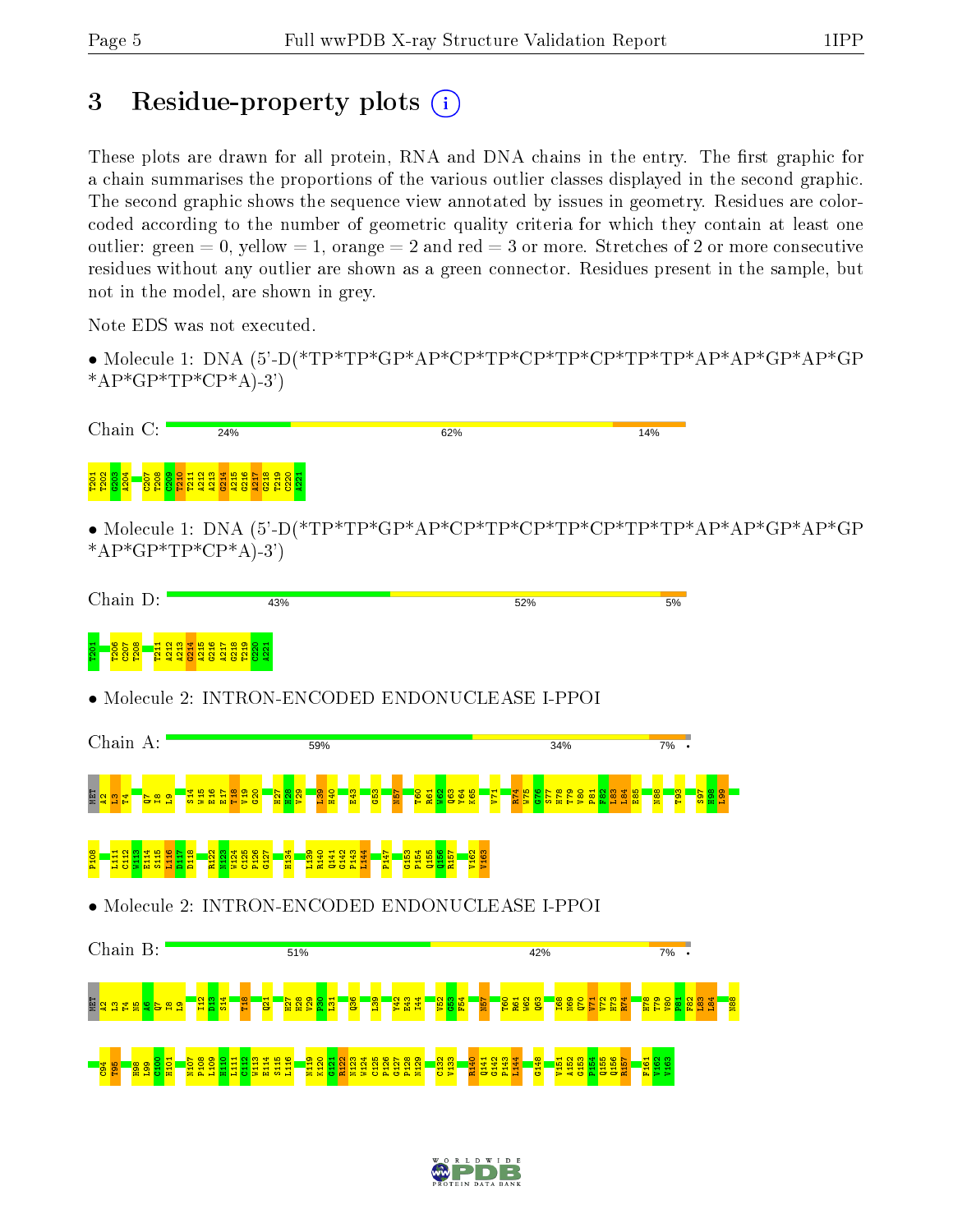# 4 Data and refinement statistics  $(i)$

Xtriage (Phenix) and EDS were not executed - this section is therefore incomplete.

| Property                               | Value                                              | Source    |
|----------------------------------------|----------------------------------------------------|-----------|
| Space group                            | P 31 2 1                                           | Depositor |
| Cell constants                         | $\overline{11}3.90\text{\AA}$<br>113.90Å<br>88.50Å | Depositor |
| a, b, c, $\alpha$ , $\beta$ , $\gamma$ | $120.00^\circ$<br>$90.00^\circ$<br>$90.00^\circ$   |           |
| Resolution (A)                         | 50.00<br>- 2.20                                    | Depositor |
| % Data completeness                    | $90.2(50.00-2.20)$                                 | Depositor |
| (in resolution range)                  |                                                    |           |
| $\mathrm{R}_{merge}$                   | 0.05                                               | Depositor |
| $\mathrm{R}_{sym}$                     | 4.80                                               | Depositor |
| Refinement program                     | X-PLOR 3.8                                         | Depositor |
| $R, R_{free}$                          | 0.212<br>, 0.316                                   | Depositor |
| Estimated twinning fraction            | $\overline{\text{No}}$ twinning to report.         | Xtriage   |
| Total number of atoms                  | 3897                                               | wwPDB-VP  |
| Average B, all atoms $(A^2)$           | 34.0                                               | wwPDB-VP  |

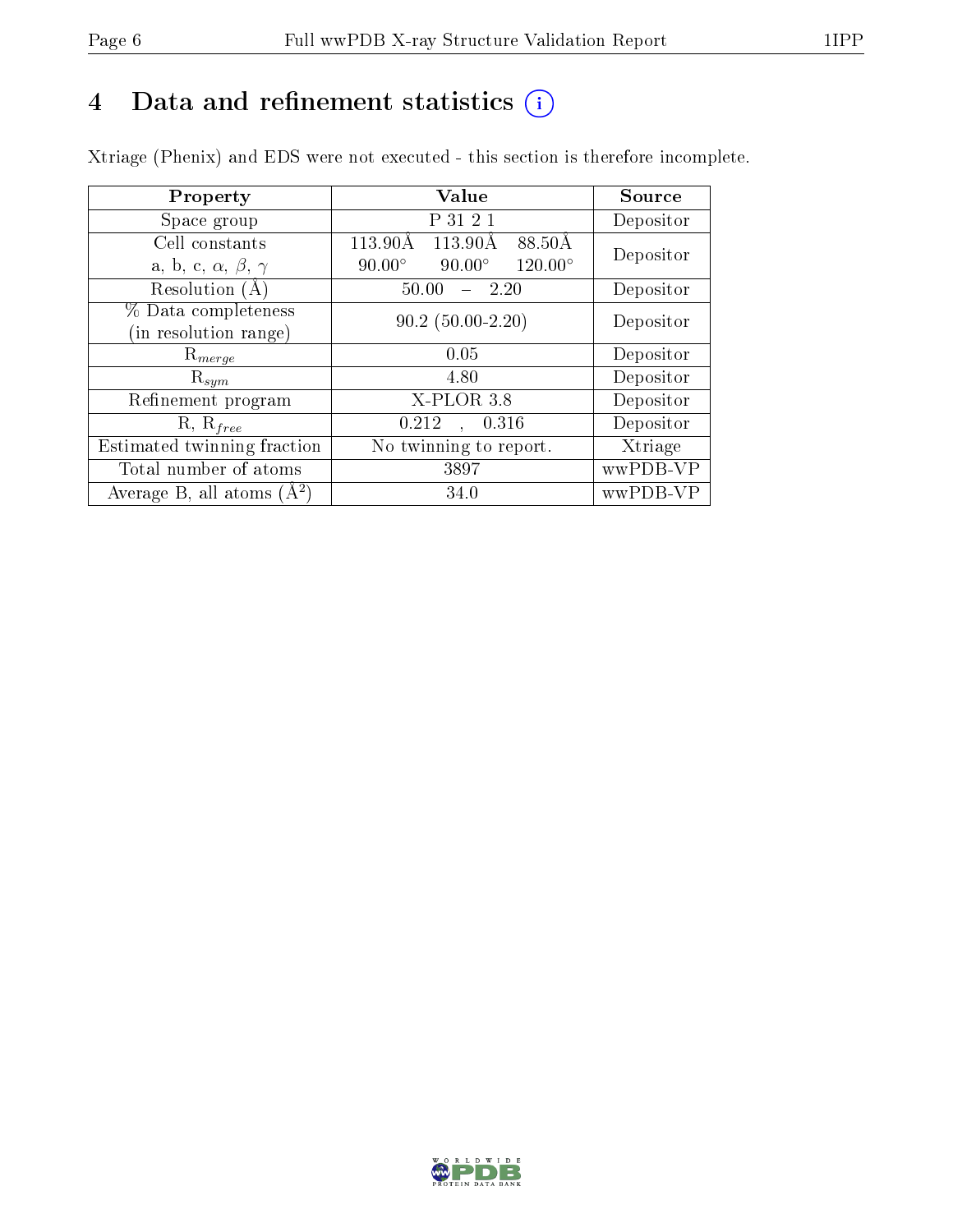# 5 Model quality  $(i)$

# 5.1 Standard geometry  $(i)$

Bond lengths and bond angles in the following residue types are not validated in this section: MG, CD

The Z score for a bond length (or angle) is the number of standard deviations the observed value is removed from the expected value. A bond length (or angle) with  $|Z| > 5$  is considered an outlier worth inspection. RMSZ is the root-mean-square of all Z scores of the bond lengths (or angles).

| Chain<br>Mol |             |      | Bond lengths                     | Bond angles |                           |  |
|--------------|-------------|------|----------------------------------|-------------|---------------------------|--|
|              |             | RMSZ | $\ Z\  > 5$                      | RMSZ        | $\# Z >5$                 |  |
|              | $\mathbf C$ | 3.30 | $2/477(0.4\%)$                   | 1.75        | $2/732(0.3\%)$            |  |
|              |             | 3.07 | $(0.4\%)$<br>$477^{\circ}$<br>2/ | 1.67        | $\overline{3/732(0.4\%)}$ |  |
| 2            |             | 0.58 | 0/1286                           | 0.78        | 0/1760                    |  |
| 2            | R           | 0.59 | 0/1286                           | 0.81        | $(0.1\%)$<br>1/1760       |  |
| All          |             | 1.73 | 4/3526<br>$(0.1\%)$              | 1.15        | $(0.1\%)$                 |  |

Chiral center outliers are detected by calculating the chiral volume of a chiral center and verifying if the center is modelled as a planar moiety or with the opposite hand.A planarity outlier is detected by checking planarity of atoms in a peptide group, atoms in a mainchain group or atoms of a sidechain that are expected to be planar.

|  | $\mid$ Mol $\mid$ Chain $\mid$ #Chirality outliers $\mid$ #Planarity outliers $'$ |
|--|-----------------------------------------------------------------------------------|
|  |                                                                                   |

All (4) bond length outliers are listed below:

| Mol |     |     | Chain   Res   Type   Atoms | <sup>Z</sup> | $\vert$ Observed(A) | Ideal(A) |
|-----|-----|-----|----------------------------|--------------|---------------------|----------|
|     | 214 | DG. | $O5'-C5'$                  | 70.05        | 3.17                | 1.42     |
|     | 214 | DG  | $O5'-C5'$                  | 64.57        | 3.03                | 1.42     |
|     | 214 | DG  | $P-O5'$                    | $-7.42$      | 1.52                | 1.59     |
|     | 214 | DG  | $P-O5'$                    | $-6.81$      | 1.52                | $1.59\,$ |

All (6) bond angle outliers are listed below:

| Mol | Chain  | Res | Type | Atoms                 |          | Observed $(°)$ | Ideal $(°)$ |
|-----|--------|-----|------|-----------------------|----------|----------------|-------------|
|     |        | 214 | DG   | $P$ -O5'-C5'          | $-39.67$ | 57.42          | 120.90      |
|     | $\Box$ | 214 | DG   | $P-O5'$ - $C5'$       | $-36.51$ | 62.49          | 120.90      |
|     |        | 214 | DG   | $O5'$ - $C5'$ - $C4'$ | 15.01    | 148.52         | 111.00      |
|     |        | 214 | DG   | $O5'$ -C5'-C4'        | 14.46    | 147.16         | 111.00      |
|     |        | 214 | DG   | $O5'$ -P-OP2          | 5.69     | 117.53         | 110.70      |

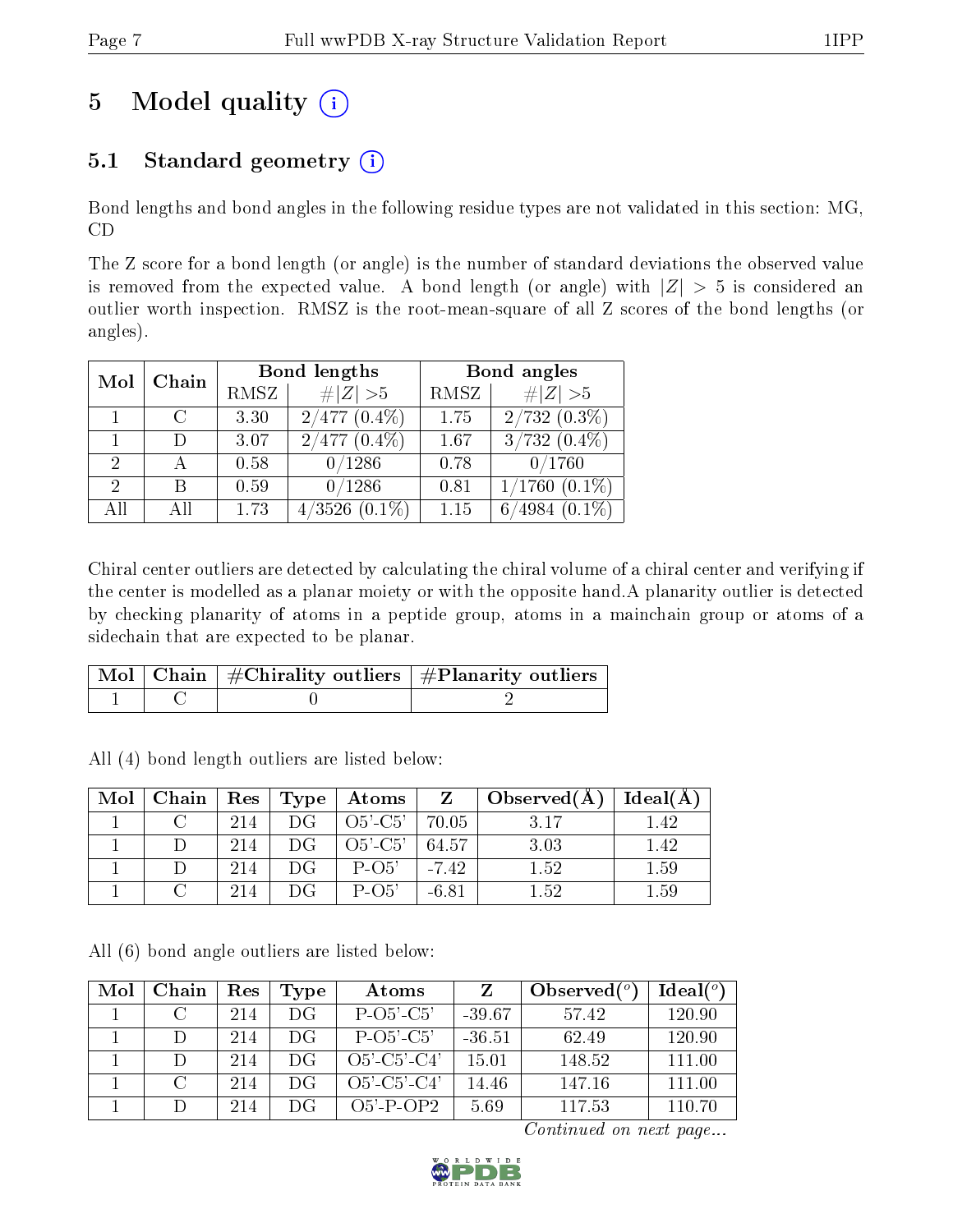Continued from previous page...

| $\parallel$ Mol $\parallel$ Chain $\parallel$ Res $\parallel$ Type $\perp$ |            | Atoms     |         | Observed <sup>(<math>\circ</math>)</sup> [Ideal( $\circ$ ) |        |
|----------------------------------------------------------------------------|------------|-----------|---------|------------------------------------------------------------|--------|
|                                                                            | $\rm{ARG}$ | NE-CZ-NH2 | $-5.13$ |                                                            | 120.30 |

There are no chirality outliers.

All (2) planarity outliers are listed below:

| Mol | Chain | Res | Type | Group     |
|-----|-------|-----|------|-----------|
|     |       | 210 |      | Sidechain |
|     |       |     |      | Sidechain |

# 5.2 Too-close contacts (i)

In the following table, the Non-H and H(model) columns list the number of non-hydrogen atoms and hydrogen atoms in the chain respectively. The H(added) column lists the number of hydrogen atoms added and optimized by MolProbity. The Clashes column lists the number of clashes within the asymmetric unit, whereas Symm-Clashes lists symmetry related clashes.

| Mol            | Chain | $Non-H$        | H (model)        | H(added)         | <b>Clashes</b>   | Symm-Clashes     |
|----------------|-------|----------------|------------------|------------------|------------------|------------------|
|                | C     | 427            | $\theta$         | 241              | 21               |                  |
|                | D     | 427            | 0                | 240              | 18               |                  |
| $\overline{2}$ | Α     | 1245           | $\theta$         | 1191             | 74               | 0                |
| $\overline{2}$ | B     | 1245           | $\theta$         | 1191             | 89               | $\theta$         |
| 3              | А     | $\overline{2}$ | 0                |                  | 0                |                  |
| 3              | Β     | $\overline{2}$ | $\theta$         | 0                | 0                | $\left( \right)$ |
| 4              | А     |                | $\left( \right)$ | $\left( \right)$ | $\left( \right)$ | 0                |
| 4              | Β     |                | 0                |                  | $\left( \right)$ |                  |
| 5              | А     | 202            | 0                | $\left( \right)$ | 25               | 0                |
| 5              | B     | 203            | $\Omega$         | 0                | 31               | 0                |
| 5              | C     | 73             | 0                |                  | 4                |                  |
| 5              | D     | 69             | 0                |                  | 9                | 0                |
| All            | All   | 3897           | 0                | 2863             | 178              | U                |

The all-atom clashscore is defined as the number of clashes found per 1000 atoms (including hydrogen atoms). The all-atom clashscore for this structure is 29.

All (178) close contacts within the same asymmetric unit are listed below, sorted by their clash magnitude.

| Atom-1                                     | Atom-2                                        | Interatomic<br>distance (A) | Clash<br>overlap $(A)$ |
|--------------------------------------------|-----------------------------------------------|-----------------------------|------------------------|
| $2 \cdot A \cdot 9 \cdot I$ . ELL: HD $22$ | $2:B:157:AR$ <sub>S</sub> $H$ H <sub>11</sub> |                             |                        |
| 2:B:95:THR:HG23                            | 2:B:119:ASN:HD22                              | 11Q                         | - 04                   |

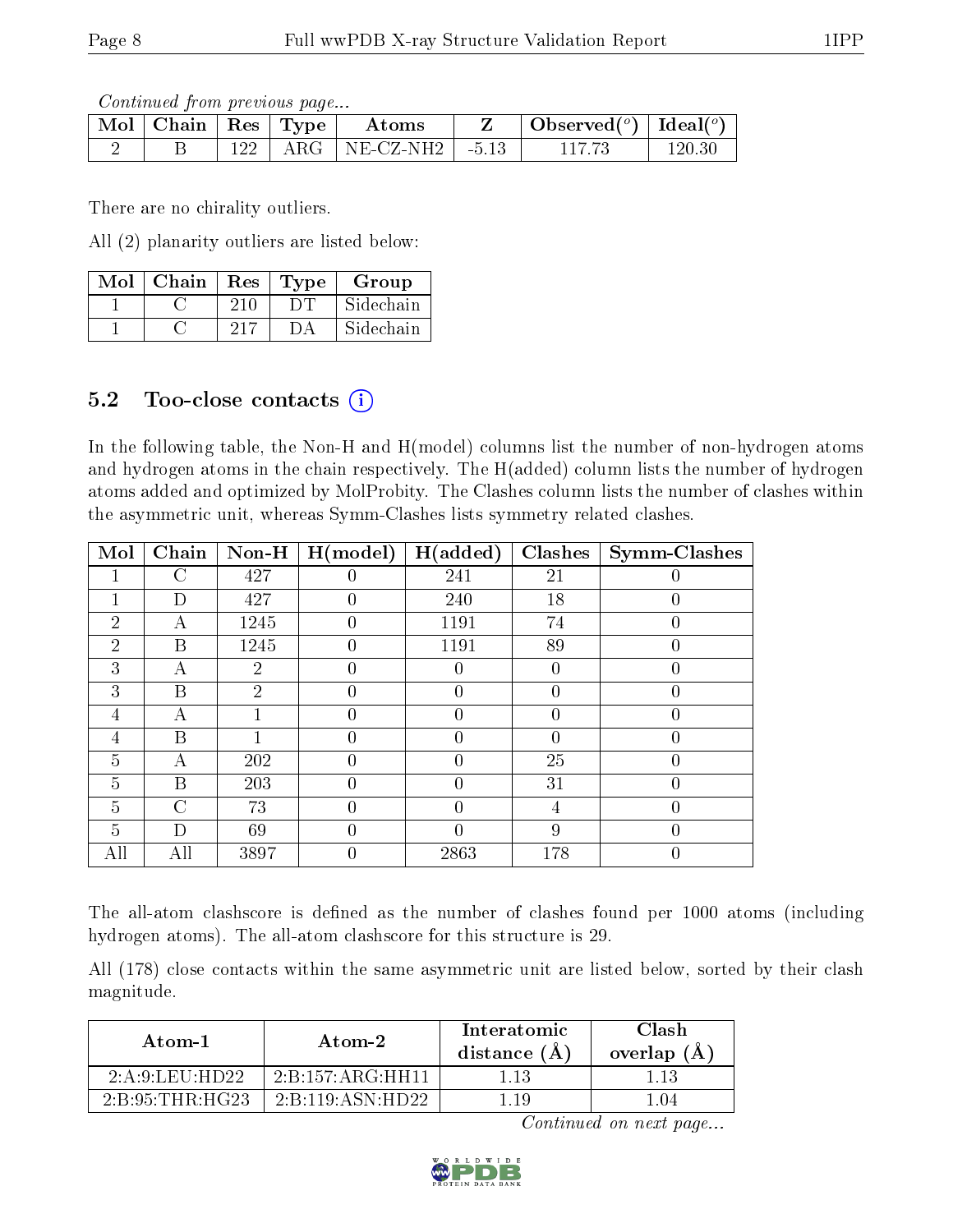| Continuation provided pugato        |                     | Interatomic    | Clash           |
|-------------------------------------|---------------------|----------------|-----------------|
| Atom-1                              | Atom-2              | distance $(A)$ | overlap $(\AA)$ |
| 1:C:219:DT:H2"                      | 1:C:220:DC:H5"      | 1.41           | 1.02            |
| 2: B:95:THR:CG2                     | 2:B:119:ASN:HD22    | 1.77           | 0.96            |
| 1:D:214:DG:H2"                      | 5:D:223:HOH:O       | 1.66           | 0.94            |
| 1:D:211:DT:H1'                      | 5:D:228:HOH:O       | 1.72           | 0.89            |
| 2:A:16:GLU:CD                       | 2:B:156:GLN:HE21    | 1.75           | 0.88            |
| 2:A:9:LEU:HD13                      | 2:B:157:ARG:HH12    | 1.40           | 0.85            |
| 1:C:210:DT:H2"                      | 1:C:211:DT:H5'      | 1.59           | 0.85            |
| 2:A:108:PRO:HG3                     | 2:B:156:GLN:HE22    | 1.42           | 0.84            |
| 2:A:63:GLN:NE2                      | 2:A:74:ARG:HD3      | 1.92           | 0.84            |
| 2:A:9:LEU:HD22                      | 2:B:157:ARG:NH1     | 1.92           | 0.83            |
| 2:A:2:ALA:HB3                       | 2:A:8:ILE:HD13      | 1.60           | 0.82            |
| 1:C:214:DG:P                        | 1:C:214:DG:C5'      | 2.68           | 0.82            |
| 1: D: 212: DA: H2"                  | 1:D:213:DA:CS       | 2.16           | 0.81            |
| 1:D:214:DG:P                        | 1:D:214:DG:C5'      | 2.69           | 0.81            |
| 1:C:212:DA:H2"                      | 1:C:213:DA:CS       | 2.18           | 0.78            |
| 2: B: 95: THR: HG23                 | 2:B:119:ASN:ND2     | 1.98           | 0.78            |
| 2:B:8:ILE:HG21                      | 2:B:84:LEU:HD13     | 1.67           | 0.77            |
| 1:C:215:DA:H8                       | 5:B:394:HOH:O       | 1.68           | 0.77            |
| 2:A:122:ARG:HA                      | 5:A:457:HOH:O       | 1.86           | 0.76            |
| 2:A:108:PRO:HG2                     | 2:B:156:GLN:OE1     | 1.86           | 0.73            |
| 2:B:31:LEU:HB3                      | 2:B:129:ASN:HD22    | 1.54           | 0.72            |
| 1:C:219:DT:C2'                      | 1:C:220:DC:H5"      | 2.18           | 0.72            |
| 1:C:210:DT:H2"                      | 1:C:211:DT:C5'      | 2.21           | 0.71            |
| 2:A:157:ARG:HH21                    | 2:B:9:LEU:HD13      | 1.56           | 0.70            |
| 2:A:114:GLU:HA                      | 5:A:468:HOH:O       | 1.91           | 0.70            |
| 1: D: 212: DA: H2"                  | 1:D:213:DA:H8       | 1.55           | 0.69            |
| 2:B:57:ASN:H                        | 2:B:57:ASN:HD22     | 1.40           | 0.68            |
| $1: D: 217:DA: \overline{H8}$       | 5:D:248:HOH:O       | 1.76           | 0.67            |
| 2:B:63:GLN:HB3                      | 5:B:328:HOH:O       | 1.95           | 0.66            |
| 2:A:111:LEU:HD11                    | 5:A:503:HOH:O       | 1.94           | 0.66            |
| 2:B:4:THR:OG1                       | 2: B: 7: GLN: HG3   | 1.96           | 0.66            |
| 2:A:14:SER:O                        | 2: A:18:THR:HG23    | 1.95           | 0.66            |
| 2: B: 94: CYS: SG                   | 5:B:323:HOH:O       | 2.53           | 0.66            |
| 5:A:461:HOH:O                       | 2:B:152:ALA:HB3     | 1.94           | 0.65            |
| 2:A:118:ASP:O                       | 2:A:122:ARG:HG3     | 1.96           | 0.65            |
| 2:B:14:SER:O                        | 2: B: 18: THR: HG22 | 1.97           | 0.65            |
| $2:A:112:\overline{\text{CYS:HB3}}$ | 5:B:406:HOH:O       | 1.97           | 0.65            |
| 2:B:156:GLN:HG2                     | 5:B:423:HOH:O       | 1.97           | 0.64            |
| 2:A:155:GLN:O                       | 2:B:108:PRO:HB2     | 1.98           | 0.64            |
| 2:B:39:LEU:HB2                      | 5:B:381:HOH:O       | 1.97           | 0.63            |
| 2:A:9:LEU:HD13                      | 2:B:157:ARG:NH1     | 2.12           | 0.63            |

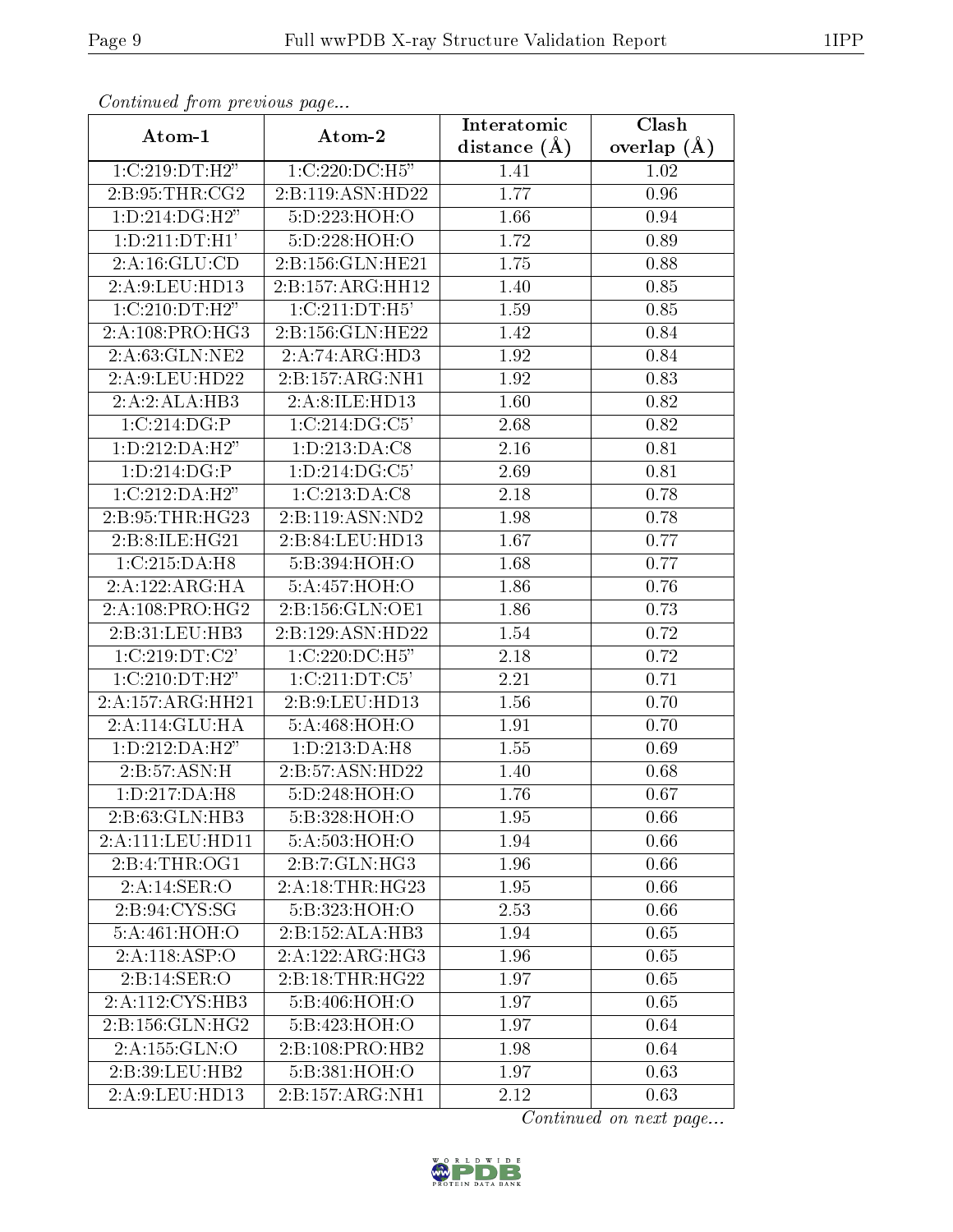| Continuatu jibin previous puge |                            | Interatomic      | Clash           |  |
|--------------------------------|----------------------------|------------------|-----------------|--|
| Atom-1                         | Atom-2                     | distance $(\AA)$ | overlap $(\AA)$ |  |
| $2:A:4:THR:\overline{H}$       | 2:A:7:GLN:HE21             | 1.46             | 0.62            |  |
| 2:B:2:ALA:HA                   | 2:B:73:HIS:CE1             | 2.35             | 0.61            |  |
| 2:A:108:PRO:HA                 | 2:A:111:LEU:HD12           | 1.81             | 0.61            |  |
| 2:B:71:VAL:HG13                | 5:B:439:HOH:O              | 2.00             | 0.61            |  |
| 2:A:153:GLY:HA3                | 5:A:456:HOH:O              | 2.00             | 0.61            |  |
| 2:A:29:VAL:HG21                | 2:A:39:LEU:HD22            | 1.82             | 0.61            |  |
| 2:A:126:PRO:HD3                | 5:A:318:HOH:O              | 2.00             | 0.60            |  |
| 2:B:120:LYS:HB3                | 5:B:322:HOH:O              | 2.01             | 0.60            |  |
| 1:C:216:DG:H2"                 | 1:C:217:DA:H5'             | 1.82             | 0.60            |  |
| 2:A:125:CYS:HB2                | 5:A:457:HOH:O              | 2.01             | 0.60            |  |
| 2:B:140:ARG:HB3                | 5:B:502:HOH:O              | 2.01             | 0.59            |  |
| 2:A:20:GLY:HAZ                 | 5:B:414:HOH:O              | 2.02             | 0.59            |  |
| 2:B:57:ASN:N                   | 2:B:57:ASN:HD22            | 2.01             | 0.59            |  |
| 2:B:80:VAL:HA                  | 2:B:83:LEU:HD13            | 1.83             | 0.59            |  |
| 2:B:54:PHE:HB3                 | 5:B:320:HOH:O              | 2.02             | 0.59            |  |
| 2:B:29:VAL:HG21                | 5:B:502:HOH:O              | 2.03             | 0.58            |  |
| 1:C:214:DG:H2                  | 5:B:394:HOH:O              | 2.03             | 0.58            |  |
| 1:D:211:DT:H6                  | 5:D:256:HOH:O              | 1.87             | 0.58            |  |
| 2:A:8:ILE:HG21                 | 2:A:84:LEU:HD13            | 1.84             | 0.57            |  |
| 2:B:125:CYS:O                  | 2:Bi:141:GLN:O             | 2.22             | 0.57            |  |
| 1:D:215:DA:H5"                 | 2:A:61:ARG:NH2             | 2.19             | 0.57            |  |
| 2:B:123:ASN:HB2                | 2: B: 124: TRP: CE3        | 2.39             | 0.57            |  |
| 1:D:207:DC:H2"                 | 1: D:208: DT:H5'           | 1.88             | 0.56            |  |
| 1:C:212:DA:H2"                 | $1:C:213:DA:\overline{H8}$ | 1.65             | 0.56            |  |
| 2:B:31:LEU:HB3                 | 2:B:129:ASN:ND2            | 2.22             | 0.55            |  |
| 1:C:207:DC:H2'                 | 1:C:208:DT:C6              | 2.42             | 0.55            |  |
| 2:A:18:THR:HG21                | 5:A:440:HOH:O              | 2.06             | 0.54            |  |
| 2:B:124:TRP:HB2                | 5:B:389:HOH:O              | 2.07             | 0.54            |  |
| 2:B:128:PRO:HA                 | 5:B:507:HOH:O              | 2.07             | 0.54            |  |
| 2:A:127:GLY:CA                 | 2:A:141:GLN:HA             | 2.37             | 0.54            |  |
| 2: A:99: LEU: HD13             | 5:A:507:HOH:O              | 2.07             | 0.54            |  |
| 2:A:114:GLU:HG3                | 2:A:118:ASP:HB2            | 1.89             | 0.54            |  |
| 2:A:154:PRO:HB3                | 2:B:109:LEU:HA             | 1.88             | 0.54            |  |
| 2:B:101:HIS:HE1                | 5:B:340:HOH:O              | 1.89             | 0.54            |  |
| 2:B:124:TRP:CZ2                | 2:B:144:LEU:HD23           | 2.43             | 0.53            |  |
| 2:A:80:VAL:HA                  | 2:A:83:LEU:HD22            | 1.89             | 0.53            |  |
| 2:B:27:HIS:HE1                 | 2:B:43:GLU:OE2             | 1.91             | 0.53            |  |
| 2:A:115:SER:HB2                | 5:A:348:HOH:O              | 2.08             | 0.53            |  |
| 2:B:123:ASN:HB3                | 2:B:144:LEU:HD22           | 1.92             | 0.52            |  |
| 1:C:201:DT:H2"                 | 5:C:233:HOH:O              | 2.09             | 0.51            |  |
| 2:A:125:CYS:O                  | 2:A:141:GLN:O              | 2.29             | 0.51            |  |

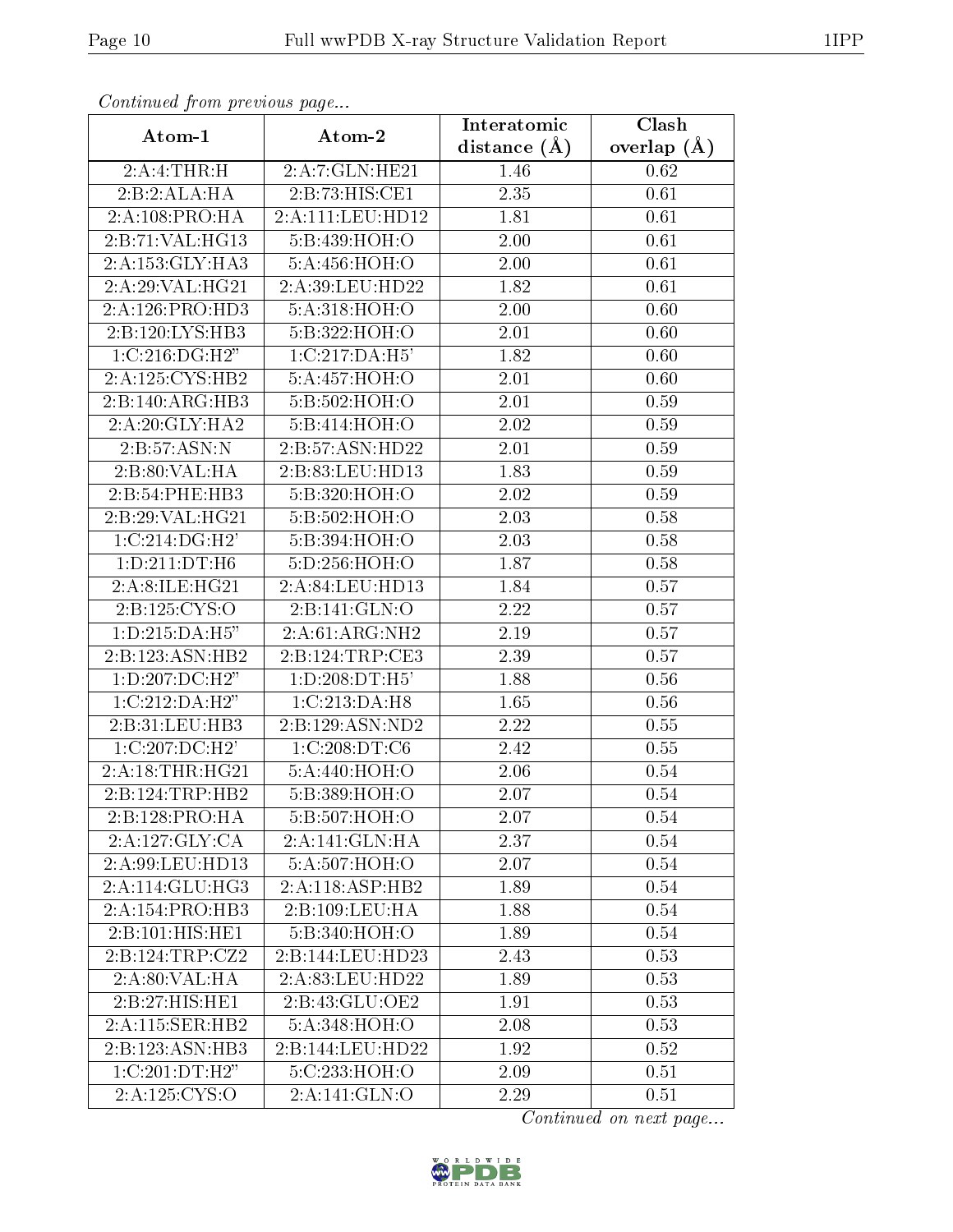| Continuea from previous page |                                            | Interatomic       | Clash         |  |
|------------------------------|--------------------------------------------|-------------------|---------------|--|
| Atom-1                       | Atom-2                                     | distance $(A)$    | overlap $(A)$ |  |
| 2:B:44:ILE:HD11              | 5: B:320:HOH:O                             | 2.09              | 0.51          |  |
| 2:A:97:SER:HB3               | 5:A:488:HOH:O                              | 2.09              | 0.51          |  |
| 2:B:127:GLY:HA3              | 2:B:141:GLN:HA                             | 1.93              | 0.50          |  |
| 2:B:61:ARG:HB3               | 5:B:315:HOH:O                              | 2.10              | 0.50          |  |
| 2:A:124:TRP:HB2              | 5:B:389:HOH:O                              | 2.12              | 0.50          |  |
| 2:A:57:ASN:HD22              | 2:A:57:ASN:H                               | 1.60              | 0.49          |  |
| 2:A:157:ARG:NH2              | 2: B: 9: LEU: HD13                         | 2.26              | 0.49          |  |
| 2:B:74:ARG:HG2               | 5:B:328:HOH:O                              | 2.11              | 0.49          |  |
| 2:B:57:ASN:ND2               | 2: B:57: ASN:H                             | 2.09              | 0.49          |  |
| 2:B:143:PRO:HG3              | 5:B:375:HOH:O                              | 2.13              | 0.49          |  |
| 2:A:108:PRO:CG               | 2:B:156:GLN:HE22                           | 2.21              | 0.49          |  |
| $1:C:216:D\overline{G:C2'}$  | 1:C:217:DA:H5'                             | $\overline{2}.43$ | 0.49          |  |
| 1: D: 211: D T: H2'          | 5:D:256:HOH:O                              | 2.12              | 0.49          |  |
| 1: D: 216: DG: H2"           | 5:D:248:HOH:O                              | 2.11              | 0.49          |  |
| 1:C:204:DA:H5"               | 5:C:290:HOH:O                              | 2.13              | 0.49          |  |
| $1:C:207:DC:H\overline{2"}$  | 1:C:208:DT:H5                              | 1.95              | 0.49          |  |
| 2:A:114:GLU:OE2              | 2:A:122:ARG:HD2                            | 2.12              | 0.48          |  |
| 2:A:124:TRP:CD1              | 2:A:144:LEU:HB3                            | 2.48              | 0.48          |  |
| 2:A:53:GLY:O                 | 2:A:64:TYR:HA                              | 2.13              | 0.48          |  |
| 1:D:215:DA:H5"               | 2:A:61:ARG:HH22                            | 1.78              | 0.48          |  |
| 1:D:218:DG:O6                | 2:A:74:ARG:NH2                             | 2.47              | 0.48          |  |
| 2:B:114:GLU:OE2              | 2:B:122:ARG:HD2                            | 2.13              | 0.48          |  |
| 5:C:232:HOH:O                | 2:B:79:THR:HG23                            | 2.14              | 0.48          |  |
| 2:B:82:PHE:CD1               | 2:B:113:TRP:HB2                            | 2.49              | 0.48          |  |
| 2:A:2:ALA:CB                 | 2:A:8:ILE:HD13                             | 2.38              | 0.48          |  |
| 2:A:114:GLU:HG2              | 5:A:488:HOH:O                              | 2.14              | 0.48          |  |
| 2: B: 4: THR: O              | 2:B:8:ILE:HG12                             | 2.13              | 0.47          |  |
| 2:A:157:ARG:HH11             | 2:A:157:ARG:HB3                            | 1.79              | 0.47          |  |
| 2:B:127:GLY:CA               | $2:B:141:$ GLN: $\overline{H}\overline{A}$ | 2.44              | 0.47          |  |
| 2:B:115:SER:HB2              | 5: B:361:HOH:O                             | 2.13              | 0.47          |  |
| 2:B:7:GLN:NE2                | 2: B:68: ILE: HG21                         | 2.30              | 0.47          |  |
| 2:A:122:ARG:HD3              | 5:A:385:HOH:O                              | 2.15              | 0.47          |  |
| 2:A:99:LEU:HA                | 5:A:385:HOH:O                              | 2.15              | 0.47          |  |
| 2:A:85:GLU:HG3               | 5:A:461:HOH:O                              | 2.15              | 0.47          |  |
| 2:B:98:HIS:HB3               | 2:B:101:HIS:H                              | 1.80              | 0.47          |  |
| 2:A:27:HIS:HE1               | 2:A:43:GLU:OE2                             | 1.97              | 0.46          |  |
| 1:C:211:DT:H6                | 5:C:284:HOH:O                              | 1.98              | 0.46          |  |
| 2:A:78:HIS:HE1               | 5:A:317:HOH:O                              | 1.97              | 0.46          |  |
| 2:A:108:PRO:HG3              | 2:B:156:GLN:NE2                            | 2.20              | 0.46          |  |
| 2:A:134:HIS:CE1              | 5:A:457:HOH:O                              | 2.68              | 0.46          |  |
| 2:A:157:ARG:HE               | 2:B:9:LEU:HD22                             | 1.81              | 0.46          |  |

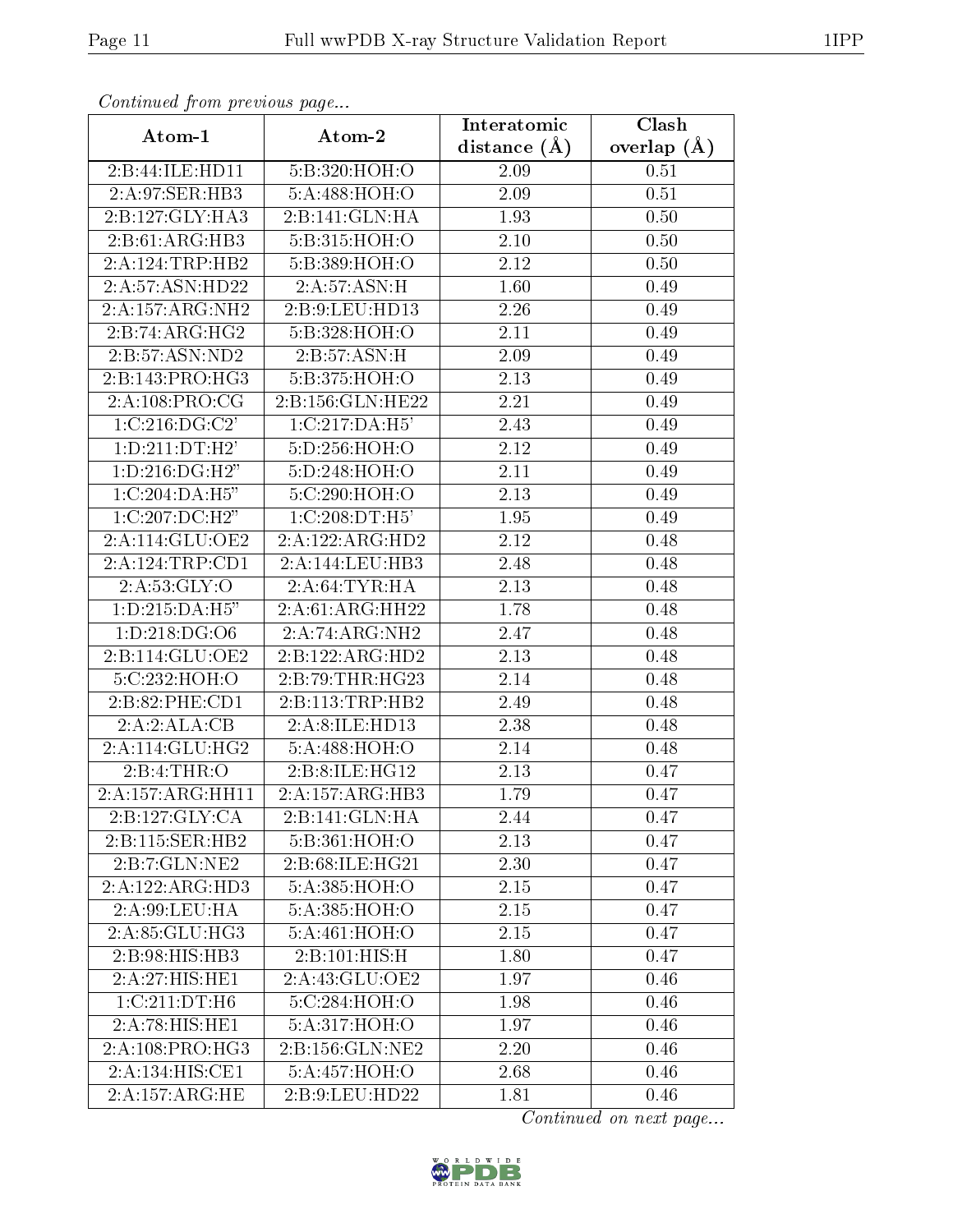| Continuati prom previous page |                             | Interatomic       | Clash           |
|-------------------------------|-----------------------------|-------------------|-----------------|
| Atom-1                        | Atom-2                      | distance $(A)$    | overlap $(\AA)$ |
| 1:D:213:DA:C2                 | 2:A:116:LEU:HD11            | 2.51              | 0.45            |
| 2:A:99:LEU:HD23               | 2:A:139:LEU:HG              | 1.97              | 0.45            |
| 2:A:147:PRO:HA                | 2:B:133:VAL:O               | 2.16              | 0.45            |
| 2:B:62:TRP:HB3                | 5:B:320:HOH:O               | 2.17              | 0.45            |
| 2:B:125:CYS:HB2               | 5:B:352:HOH:O               | 2.16              | 0.45            |
| 2:A:99:LEU:HD12               | 5:A:385:HOH:O               | 2.16              | 0.45            |
| $2:B:142:GLY:H\overline{A2}$  | 2:B:143:PRO:HD3             | 1.79              | 0.44            |
| 1:C:201:DT:H2"                | 1:C:202:DT:H5'              | 1.99              | 0.44            |
| 2:B:123:ASN:HB2               | 2:B:124:TRP:CZ3             | 2.53              | 0.44            |
| 2:A:16:GLU:CG                 | 2:B:156:GLN:HE21            | 2.29              | 0.44            |
| 2:A:127:GLY:HA3               | 2:A:141:GLN:HA              | 2.00              | 0.44            |
| 5:A:363:HOH:O                 | 2:B:148:GLY:HA2             | $\overline{2.18}$ | 0.44            |
| 5:D:225:HOH:O                 | 2:A:79:THR:HG23             | 2.17              | 0.43            |
| 2:A:75:TRP:CD1                | 2:A:83:LEU:HD11             | 2.53              | 0.43            |
| 2:A:19:VAL:HG12               | 2:B:161:PHE:CE2             | 2.54              | 0.43            |
| 2:B:57:ASN:ND2                | 2:B:57:ASN:N                | 2.66              | 0.43            |
| 2:A:142:GLY:HAZ               | 2:A:143:PRO:HD3             | 1.77              | 0.43            |
| 2:A:65:LYS:HG3                | 5: A: 458: HOH:O            | 2.18              | 0.43            |
| 2:B:111:LEU:HD11              | 5:B:487:HOH:O               | 2.19              | 0.43            |
| 2:B:21:GLN:HG2                | 5:B:465:HOH:O               | 2.17              | 0.43            |
| 2:B:29:VAL:HG13               | 5:B:381:HOH:O               | 2.19              | 0.43            |
| 2:A:29:VAL:HG11               | 5:A:316:HOH:O               | 2.19              | 0.43            |
| 2:A:19:VAL:HG12               | 2: B: 161: PHE: HE2         | 1.83              | 0.42            |
| 2:A:124:TRP:CZ2               | 2:A:144:LEU:HD23            | 2.54              | 0.42            |
| 2:B:101:HIS:HB2               | 5:B:375:HOH:O               | 2.18              | 0.42            |
| 2: B: 153: GLY: O             | 2:B:155:GLN:HG3             | 2.19              | 0.42            |
| 2:B:125:CYS:SG                | 2:B:126:PRO:HD2             | 2.59              | 0.42            |
| 2:B:124:TRP:CE2               | 2:B:144:LEU:HD23            | 2.54              | 0.42            |
| 2:A:57:ASN:N                  | 2:A:57:ASN:HD22             | 2.17              | 0.42            |
| 2:B:132:CYS:HB3               | 5:B:507:HOH:O               | 2.20              | 0.42            |
| 2:B:124:TRP:CD1               | 2:B:144:LEU:HB3             | 2.54              | 0.42            |
| 5:A:468:HOH:O                 | 2:B:151:VAL:HG23            | 2.19              | 0.42            |
| 1: D: 212: DA: C2'            | 1:D:213:DA:C8               | 2.98              | 0.42            |
| 2:B:8:ILE:O                   | 2:B:12:ILE:HG13             | 2.20              | 0.42            |
| 2: B:69: ASN:O                | $2:B:70:GLN:H\overline{B2}$ | 2.20              | 0.42            |
| 1:D:219:DT:H6                 | 5:D:274:HOH:O               | 2.03              | 0.41            |
| 2:B:68:ILE:HG22               | 2: B:69: ASN:N              | 2.35              | 0.41            |
| $2:A:163:V\overline{AL:HG22}$ | 5:A:360:HOH:O               | 2.21              | 0.41            |
| 2: B: 157: ARG: HE            | 2:B:157:ARG:HB3             | 1.14              | 0.41            |
| 2:B:78:HIS:HD2                | 5:B:487:HOH:O               | 2.04              | 0.41            |
| 2:A:40:HIS:HB3                | 5:A:382:HOH:O               | 2.21              | 0.41            |

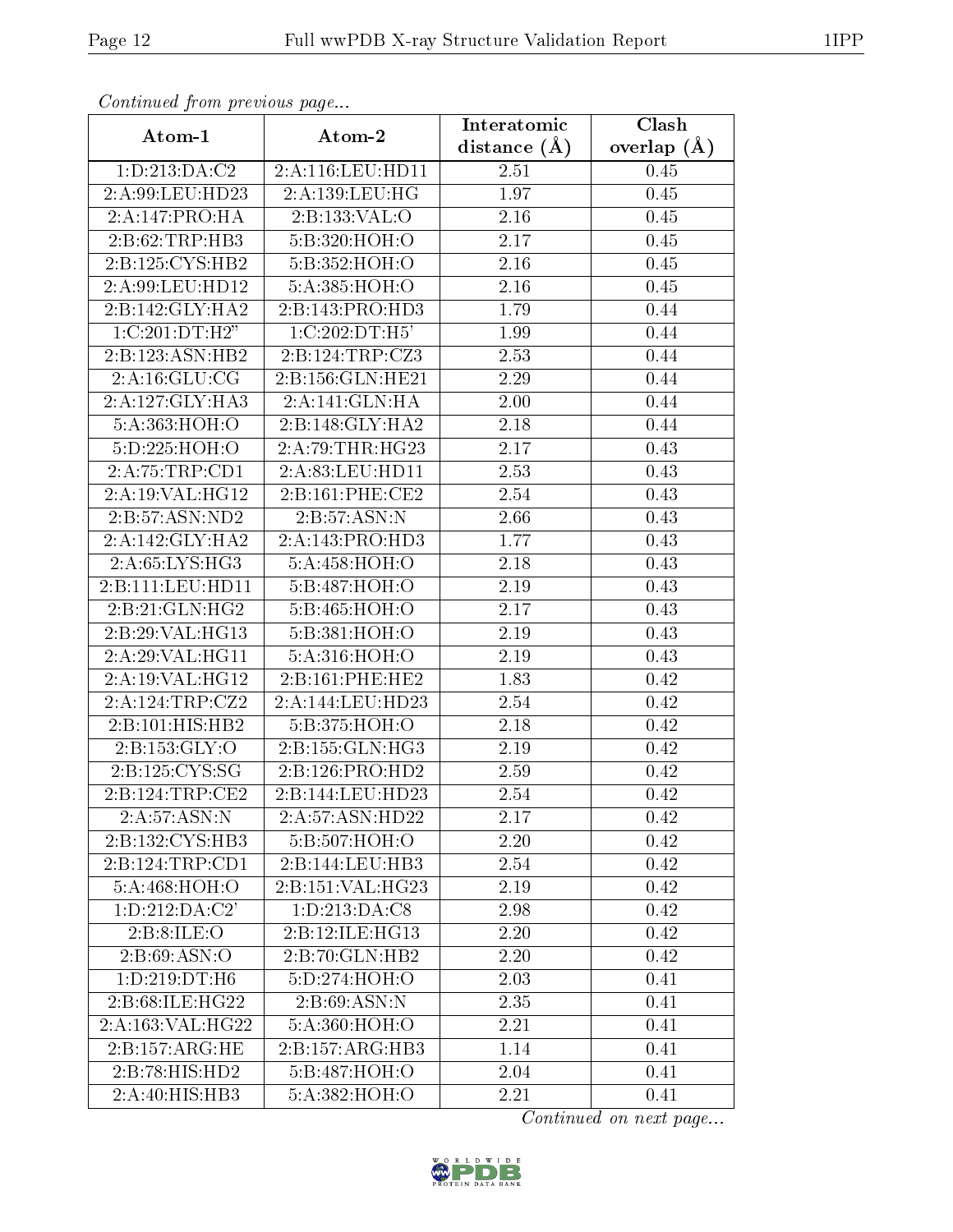| Atom-1             | Atom-2          | Interatomic<br>distance $(A)$ | Clash<br>overlap $(A)$ |
|--------------------|-----------------|-------------------------------|------------------------|
| 2:A:8:ILE:CG2      | 2:A:84:LEU:HD13 | 2.50                          | 0.41                   |
| 1: C: 213: DA: H2' | 1:C:214:DG:O4'  | 2.21                          | 0.41                   |
| 2:B:42:TYR:HD1     | 2:B:107:ASN:HB2 | 1.86                          | 0.41                   |
| 1: D: 206: DT: O4  | 2:B:57:ASN:HA   | 2.21                          | 0.41                   |
| 1:C:201:DT:C7      | 5:A:374:HOH:O   | 2.69                          | 0.40                   |
| 2:B:42:TYR:N       | 2:B:42:TYR:CD1  | 2.89                          | 0.40                   |
| 1: C: 218: DG: O6  | 2:B:74:ARG:NH2  | 2.54                          | 0.40                   |
| 2:A:15:TRP:CZ3     | 2:A:81:PRO:HG3  | 2.57                          | 0.40                   |
| 2:B:28:HIS:HD2     | 5:B:338:HOH:O   | 2.04                          | 0.40                   |
| 1:C:218:DG:CS      | 1:C:219:DT:H72  | 2.56                          | 0.40                   |
| 2: B:95:THR:HG22   | 2:B:114:GLU:O   | 2.22                          | 0.40                   |
| 1: D: 216: DG: C2' | 5:D:248:HOH:O   | 2.70                          | 0.40                   |

There are no symmetry-related clashes.

# 5.3 Torsion angles (i)

### 5.3.1 Protein backbone (i)

In the following table, the Percentiles column shows the percent Ramachandran outliers of the chain as a percentile score with respect to all X-ray entries followed by that with respect to entries of similar resolution.

The Analysed column shows the number of residues for which the backbone conformation was analysed, and the total number of residues.

| Mol | Chain | Analysed                      | Favoured |           | Allowed   Outliers | Percentiles         |
|-----|-------|-------------------------------|----------|-----------|--------------------|---------------------|
|     |       | $160/163$ (98\%)   152 (95\%) |          | 7(4%)     | $1(1\%)$           | 25<br><sup>26</sup> |
|     |       | $160/163$ (98\%)   152 (95\%) |          | 7(4%)     | $1(1\%)$           | 26<br>25            |
| All | All   | $320/326$ (98\%)   304 (95\%) |          | 14 $(4%)$ | $2(1\%)$           | 26<br>25            |

All (2) Ramachandran outliers are listed below:

| Mol | Chain | Res | Type |
|-----|-------|-----|------|
|     |       |     |      |
|     |       |     |      |

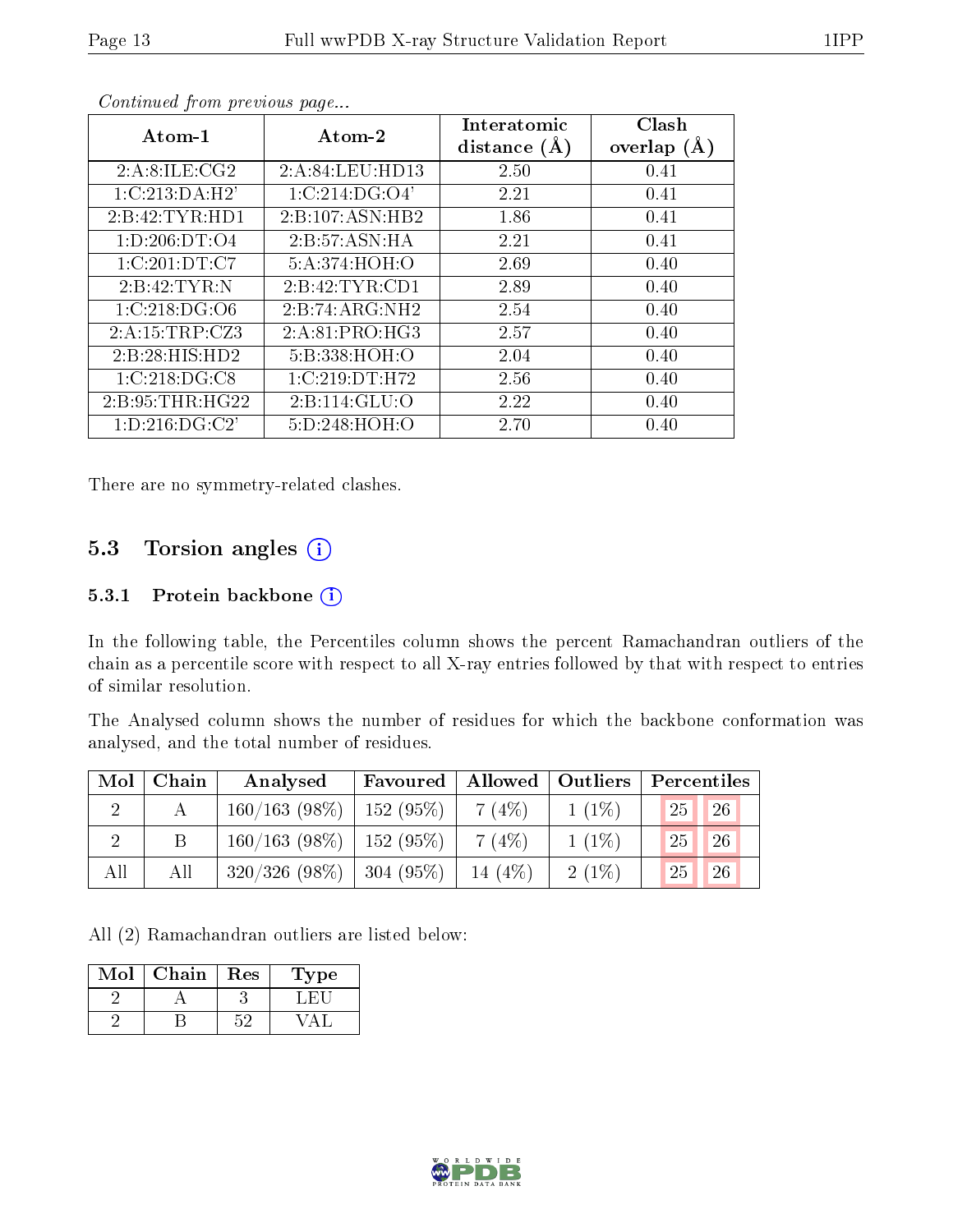### 5.3.2 Protein sidechains (i)

In the following table, the Percentiles column shows the percent sidechain outliers of the chain as a percentile score with respect to all X-ray entries followed by that with respect to entries of similar resolution.

The Analysed column shows the number of residues for which the sidechain conformation was analysed, and the total number of residues.

| Mol | Chain | Analysed        | Rotameric   Outliers |            | Percentiles |                       |
|-----|-------|-----------------|----------------------|------------|-------------|-----------------------|
|     |       | $133/134(99\%)$ | 114 (86\%)           | $19(14\%)$ |             | $\sqrt{3}$ $\sqrt{2}$ |
|     | Β     | $133/134(99\%)$ | 115 $(86\%)$         | $18(14\%)$ |             | $4$     3             |
| All | All   | 266/268(99%)    | 229 (86\%)           | $37(14\%)$ |             | $3$     3             |

All (37) residues with a non-rotameric sidechain are listed below:

| Mol                      | Chain                                                                                                                                                                                                                                                                                                       | Res              | ${\rm \bar{Type}}$                                            |
|--------------------------|-------------------------------------------------------------------------------------------------------------------------------------------------------------------------------------------------------------------------------------------------------------------------------------------------------------|------------------|---------------------------------------------------------------|
| $\overline{2}$           | $\overline{A}$                                                                                                                                                                                                                                                                                              | $\overline{3}$   | LEU                                                           |
| $\overline{2}$           |                                                                                                                                                                                                                                                                                                             | $\overline{17}$  | $\overline{\text{GLU}}$                                       |
| $\overline{2}$           |                                                                                                                                                                                                                                                                                                             | $\overline{18}$  | THR                                                           |
|                          |                                                                                                                                                                                                                                                                                                             | $\overline{39}$  | LEU                                                           |
| $\frac{\overline{2}}{2}$ |                                                                                                                                                                                                                                                                                                             | $\overline{57}$  | <b>ASN</b>                                                    |
|                          |                                                                                                                                                                                                                                                                                                             | $\overline{60}$  | <b>THR</b>                                                    |
| $\overline{2}$           |                                                                                                                                                                                                                                                                                                             | $\overline{71}$  | $\overline{\text{VAL}}$                                       |
| $\overline{2}$           |                                                                                                                                                                                                                                                                                                             | $\frac{74}{1}$   | $\overline{\rm ARG}$                                          |
| $\overline{2}$           | $\frac{\overline{A}}{\overline{A}}\frac{\overline{A}}{\overline{A}}\frac{\overline{A}}{\overline{A}}\frac{\overline{A}}{\overline{A}}\frac{\overline{A}}{\overline{A}}\frac{\overline{A}}{\overline{A}}\frac{\overline{A}}{\overline{A}}\frac{\overline{A}}{\overline{A}}\frac{\overline{A}}{\overline{A}}$ | $\overline{77}$  | $\overline{\text{SER}}$                                       |
| $\overline{2}$           |                                                                                                                                                                                                                                                                                                             | $\overline{83}$  | LEU                                                           |
| $\overline{2}$           |                                                                                                                                                                                                                                                                                                             | $\overline{84}$  | $\overline{\text{LEU}}$                                       |
| $\overline{2}$           |                                                                                                                                                                                                                                                                                                             | $\overline{88}$  | $\frac{\overline{\mathrm{ASN}}}{\overline{\mathrm{THR}}}$ LEU |
| $\frac{2}{2}$            |                                                                                                                                                                                                                                                                                                             | $\overline{93}$  |                                                               |
|                          |                                                                                                                                                                                                                                                                                                             | $\overline{99}$  |                                                               |
| $\frac{2}{2}$            |                                                                                                                                                                                                                                                                                                             | $\overline{116}$ | LEU                                                           |
|                          |                                                                                                                                                                                                                                                                                                             | $\overline{140}$ | $\frac{\overline{\text{ARG}}}{\text{LEU}}$                    |
| $\overline{2}$           |                                                                                                                                                                                                                                                                                                             | 144              |                                                               |
| $\overline{2}$           |                                                                                                                                                                                                                                                                                                             | $\overline{162}$ |                                                               |
| $\overline{2}$           |                                                                                                                                                                                                                                                                                                             | 163              | VAL<br>VAL                                                    |
| $\overline{2}$           | $\overline{\mathbf{B}}$                                                                                                                                                                                                                                                                                     | $\overline{3}$   | LEU                                                           |
| $\overline{2}$           | $\overline{\mathbf{B}}$                                                                                                                                                                                                                                                                                     | $\overline{5}$   | $\overline{\text{ASN}}$                                       |
| $\overline{2}$           | $\overline{\mathbf{B}}$                                                                                                                                                                                                                                                                                     | $\overline{18}$  | <b>THR</b>                                                    |
| $\overline{2}$           | $\overline{\mathrm{B}}$                                                                                                                                                                                                                                                                                     | $\overline{36}$  | $\overline{\text{GLN}}$                                       |
| $\overline{2}$           | $\overline{\mathrm{B}}$                                                                                                                                                                                                                                                                                     | $\overline{57}$  | $\frac{\overline{\mathrm{ASN}}}{\overline{\mathrm{THR}}}$ VAL |
| $\frac{2}{2}$            | $\overline{\text{B}}$                                                                                                                                                                                                                                                                                       | $\overline{60}$  |                                                               |
|                          | $\overline{\mathrm{B}}$                                                                                                                                                                                                                                                                                     | $\overline{71}$  |                                                               |
| $\overline{2}$           | $\overline{\textrm{B}}$                                                                                                                                                                                                                                                                                     | $\overline{72}$  | $\overline{\text{VAL}}$                                       |

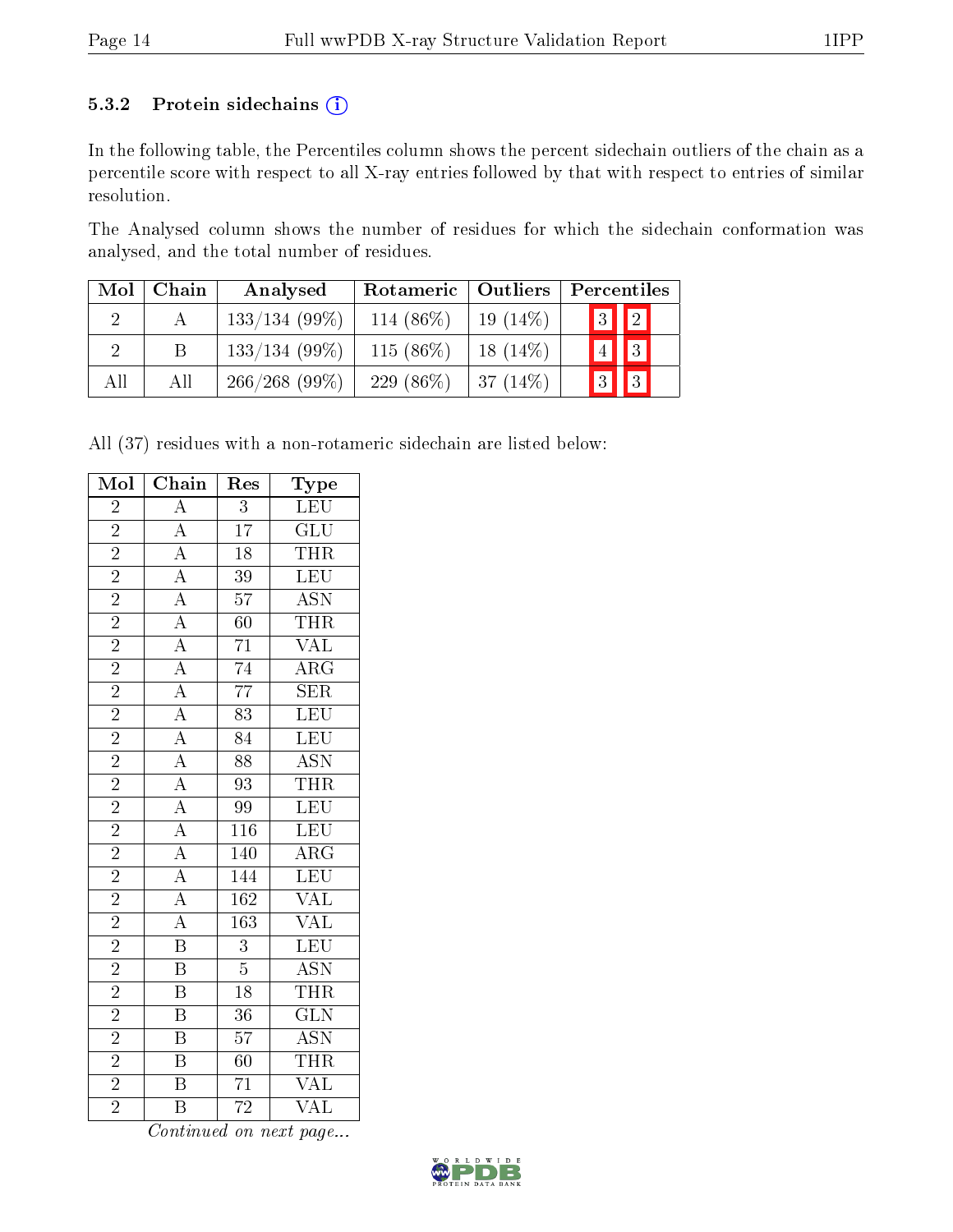| Mol            | Chain | Res | Type       |
|----------------|-------|-----|------------|
| $\overline{2}$ | Β     | 74  | $\rm{ARG}$ |
| $\overline{2}$ | В     | 83  | <b>LEU</b> |
| $\overline{2}$ | Β     | 84  | LEU        |
| $\overline{2}$ | Β     | 88  | ASN        |
| $\overline{2}$ | В     | 95  | THR        |
| $\overline{2}$ | В     | 99  | LEU        |
| $\overline{2}$ | Β     | 116 | LEU        |
| $\overline{2}$ | В     | 140 | $\rm{ARG}$ |
| $\overline{2}$ | В     | 144 | LEU        |
| $\overline{2}$ | R     | 157 | $\rm{ARG}$ |

Some sidechains can be flipped to improve hydrogen bonding and reduce clashes. All (16) such sidechains are listed below:

| Mol            | Chain              | $\operatorname{Res}% \left( \mathcal{N}\right) \equiv\operatorname{Res}(\mathcal{N}_{0})\cap\mathcal{N}_{1}$ | Type                    |
|----------------|--------------------|--------------------------------------------------------------------------------------------------------------|-------------------------|
| $\overline{2}$ | $\boldsymbol{A}$   | 7                                                                                                            | <b>GLN</b>              |
| $\overline{2}$ | $\boldsymbol{A}$   | 27                                                                                                           | <b>HIS</b>              |
| $\overline{2}$ | $\bf{A}$           | 28                                                                                                           | HIS                     |
| $\overline{2}$ | $\boldsymbol{A}$   | 57                                                                                                           | <b>ASN</b>              |
| $\overline{2}$ | $\overline{A}$     | 88                                                                                                           | <b>ASN</b>              |
| $\overline{2}$ | $\overline{\rm A}$ | 90                                                                                                           | <b>ASN</b>              |
| $\overline{2}$ | $\overline{\rm A}$ | 129                                                                                                          | <b>ASN</b>              |
| $\overline{2}$ | $\bf{A}$           | 155                                                                                                          | <b>GLN</b>              |
| $\overline{2}$ | B                  | 27                                                                                                           | <b>HIS</b>              |
| $\overline{2}$ | B                  | 57                                                                                                           | <b>ASN</b>              |
| $\overline{2}$ | B                  | 73                                                                                                           | <b>HIS</b>              |
| $\overline{2}$ | B                  | 101                                                                                                          | HIS                     |
| $\overline{2}$ | Β                  | 129                                                                                                          | <b>ASN</b>              |
| $\overline{2}$ | Β                  | 141                                                                                                          | $\overline{\text{GLN}}$ |
| $\overline{2}$ | B                  | 156                                                                                                          | <b>GLN</b>              |
| $\overline{2}$ | B                  | 160                                                                                                          | HIS                     |

### 5.3.3 RNA (1)

There are no RNA molecules in this entry.

# 5.4 Non-standard residues in protein, DNA, RNA chains (i)

There are no non-standard protein/DNA/RNA residues in this entry.

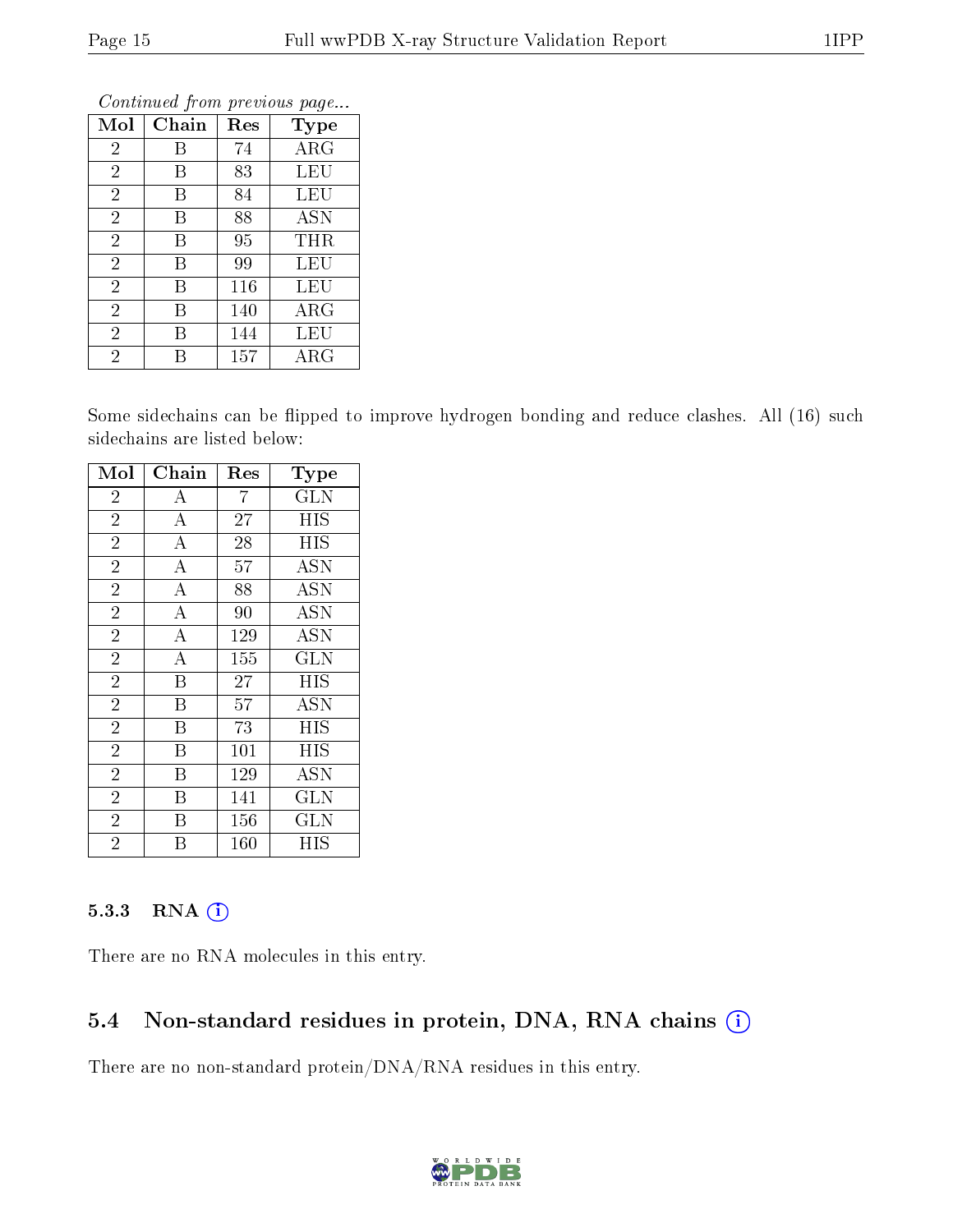### 5.5 Carbohydrates  $(i)$

There are no carbohydrates in this entry.

# 5.6 Ligand geometry (i)

Of 6 ligands modelled in this entry, 6 are monoatomic - leaving 0 for Mogul analysis.

There are no bond length outliers.

There are no bond angle outliers.

There are no chirality outliers.

There are no torsion outliers.

There are no ring outliers.

No monomer is involved in short contacts.

# 5.7 [O](https://www.wwpdb.org/validation/2017/XrayValidationReportHelp#nonstandard_residues_and_ligands)ther polymers (i)

There are no such residues in this entry.

# 5.8 Polymer linkage issues  $(i)$

The following chains have linkage breaks:

|  | Mol∣Chain∣Number of breaks |
|--|----------------------------|
|  |                            |
|  |                            |

All chain breaks are listed below:

|  |        |     |        | Model   Chain   Residue-1   Atom-1   Residue-2   Atom-2   Distance $(A)$ |
|--|--------|-----|--------|--------------------------------------------------------------------------|
|  | 213:DA | О3  | 214:DG |                                                                          |
|  | 213:DA | O3: | 214:DG | 3.88                                                                     |